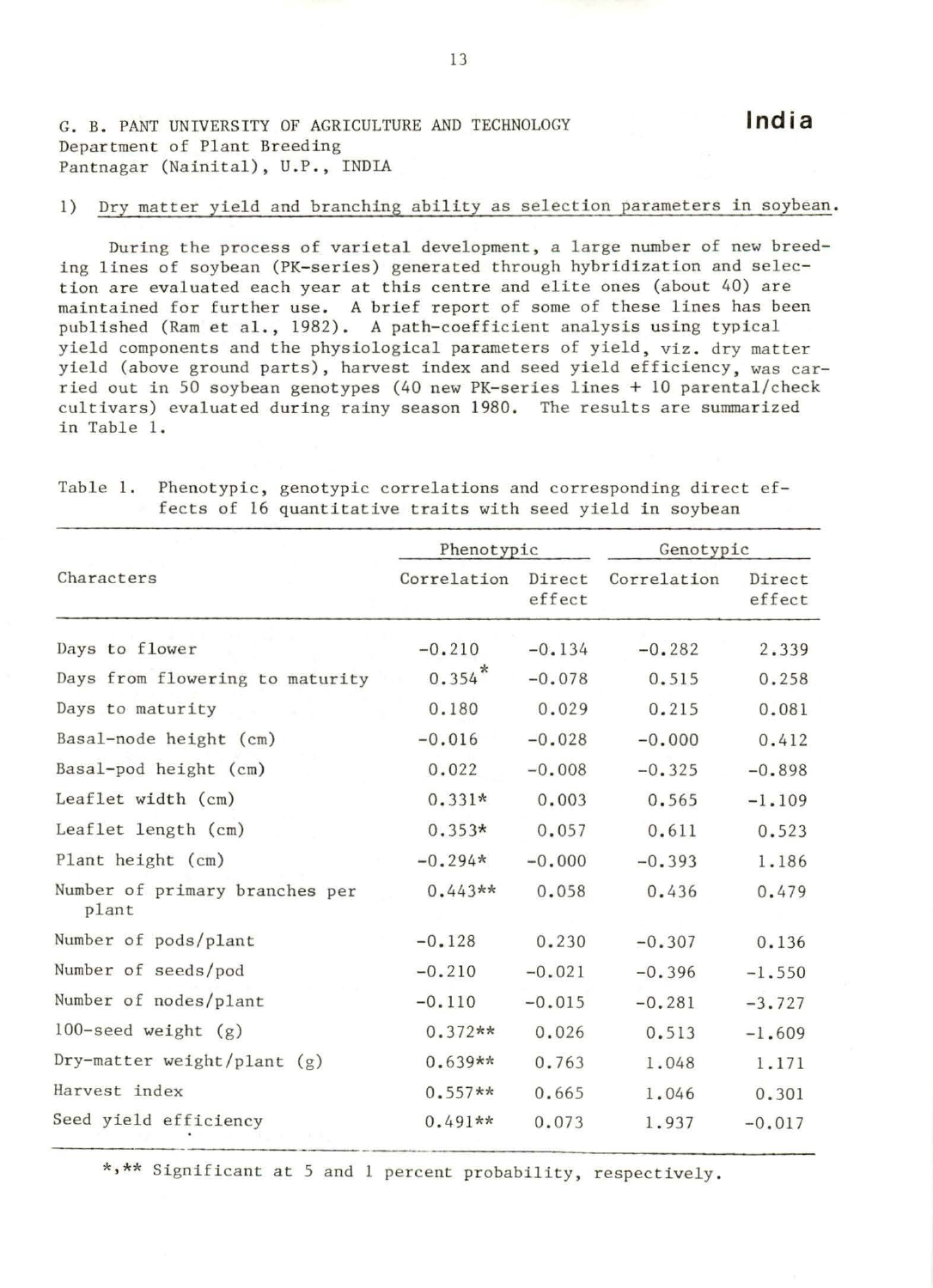The traits having significant positive phenotypic correlations with seed yield, and also supported by the genotypic correlations, were days from flowering to maturity, leaflet width, leaflet length, number of primary branches, 100-seed weight, dry-matter weight, harvest index, and seed yield efficiency. Plant height was negatively correlated with seed yield.

The physiological parameters of seed yield, viz. harvest index (seed yield/above ground plant dry weight) and seed yield efficiency (seed weight/ above ground nonseed dry weight), are directly related to dry-matter yield which has shown positive correlation with seed yield. Joshi and Smith (1978) have also suggested that selection based on unthreshed weight should be helpful in improving soybean yield. The significance of dry-matter yield, harvest index, seed yield efficiency, number of primary branches, leaflet length, and 100-seed weight in determining seed yield was obvious through path-coefficient analysis also as these components had substantial direct effect upon seed yield both at phenotypic and genotypic level .

Breeding implications: In light of these results and practical feasibility during the process of selection, it is suggested that dry-matter weight and number of primary branches/plant should get priority for yield improvement . Dry-matter weight proved to be of further importance since it had high genotypic correlation with harvest index ( $r_g = 1.452$ ) and seed yield efficiency  $(r_{\alpha} = 3.085)$  which, in turn, had strong association with seed yield. Drymatter weight had another advantage in that it was positively correlated with number of primary branches/plant ( $r_p = 0.378$ ,  $r_g = 0.390$ ), which itself was observed to be an important seed yield determinant.

Branching ability should also be considered as an important trait while selecting varieties of high yield potential for tropical and subtropical environment. High branching varieties may have the ability to compensate for poor plant stand by producing more branches/plant under less plant competition. Singh (1976) has suggested that the plants with intermediate height (75-90 cm), with 8-10 branches, having narrow leaves and seed size in the range of  $12-15$  g/100 seeds seem to be the ideal plant types for tropical regions. Most of the breeding lines studied by us were in this branching (8- 10 branches/plant) range . However, our observations do not support the advantages of narrow leaflets to increase seed yield in soybean. Mandl and Buss (1981) evaluated the effect of leaflet shape on the agronomic performance of soybean lines by using narrow and broad leaflet isolines with varied genetic backgrounds. Analysis over years showed that the narrow leaflet lines were significantly shorter and had smaller seeds. Lodging scores were similar for both the leaflet types. They concluded that narrow leaflet trait offers neither a yield advantage nor disadvantage compared with the broad leaflet trait.

Thus, in conclusion, we suggest that dry matter yield, branching ability and preferably broader leaflets should be the selection parameters in soybean in the tropics.